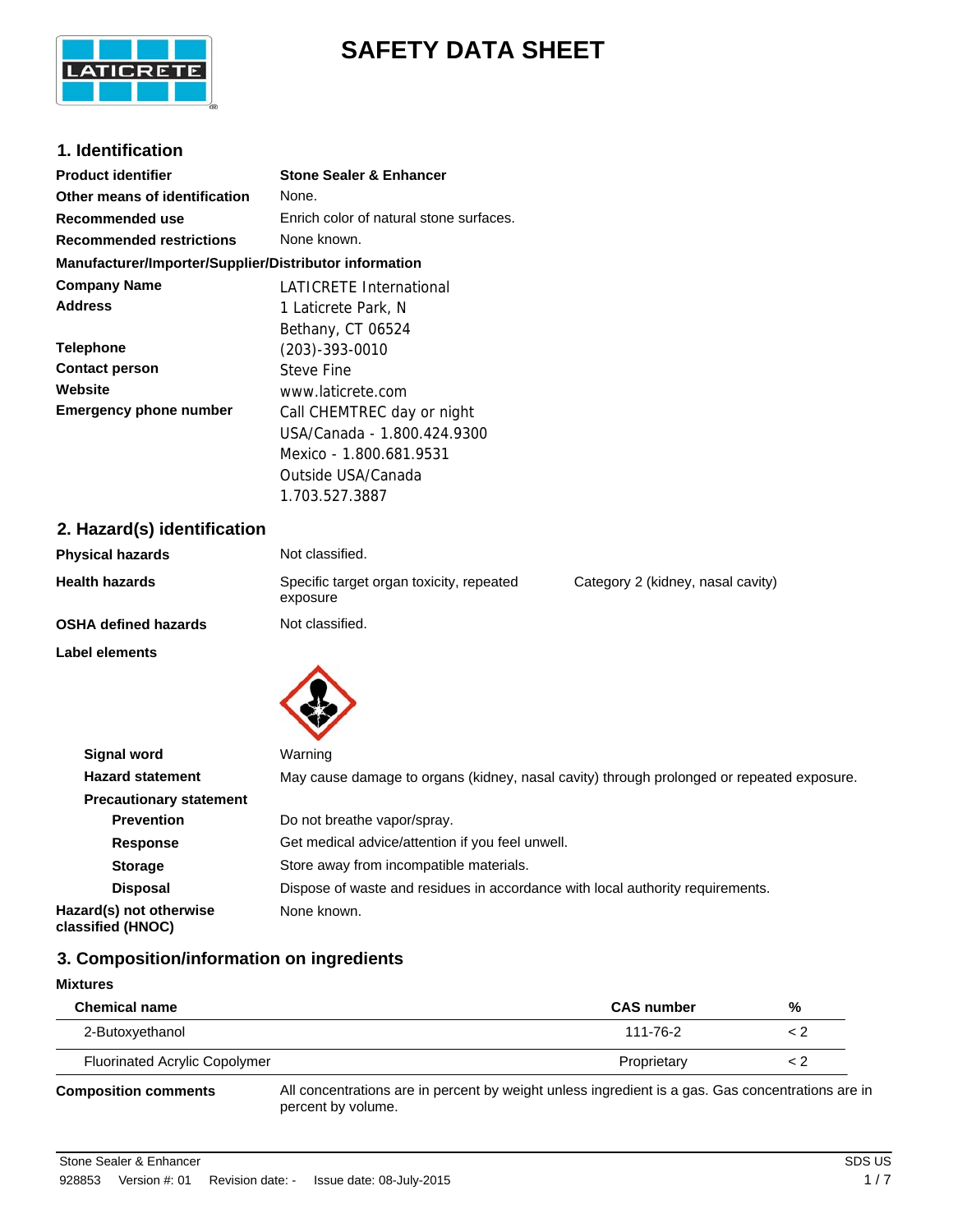# **4. First-aid measures**

| <b>Inhalation</b>                                                            | Remove victim to fresh air and keep at rest in a position comfortable for breathing. Get medical<br>attention if any discomfort continues. |
|------------------------------------------------------------------------------|--------------------------------------------------------------------------------------------------------------------------------------------|
| <b>Skin contact</b>                                                          | Wash skin with soap and water. Get medical attention if symptoms occur.                                                                    |
| Eye contact                                                                  | Flush eyes thoroughly with water for at least 15 minutes. Get medical attention if symptoms<br>persist.                                    |
| Ingestion                                                                    | Rinse mouth. Do not induce vomiting. Get medical attention if any discomfort continues.                                                    |
| <b>Most important</b><br>symptoms/effects, acute and<br>delayed              | Symptoms include redness, itching and pain.                                                                                                |
| Indication of immediate<br>medical attention and special<br>treatment needed | Treat symptomatically.                                                                                                                     |
| <b>General information</b>                                                   | Ensure that medical personnel are aware of the material(s) involved, and take precautions to<br>protect themselves.                        |

# **5. Fire-fighting measures**

| Suitable extinguishing media                                     | Alcohol resistant foam. Water fog. Dry chemical powder. Carbon dioxide (CO2).                                                                                        |
|------------------------------------------------------------------|----------------------------------------------------------------------------------------------------------------------------------------------------------------------|
| Unsuitable extinguishing<br>media                                | Do not use water jet as an extinguisher, as this will spread the fire.                                                                                               |
| Specific hazards arising from<br>the chemical                    | During fire, gases hazardous to health may be formed.                                                                                                                |
| Special protective equipment<br>and precautions for firefighters | Self-contained breathing apparatus and full protective clothing must be worn in case of fire.                                                                        |
| <b>Fire fighting</b><br>equipment/instructions                   | In case of fire and/or explosion do not breathe fumes. Move containers from fire area if you can do<br>so without risk. Use water spray to cool unopened containers. |
| <b>General fire hazards</b>                                      | No unusual fire or explosion hazards noted.                                                                                                                          |

# **6. Accidental release measures**

| <b>Personal precautions,</b><br>protective equipment and<br>emergency procedures | Wear appropriate protective equipment and clothing during clean-up. Ensure adequate ventilation.<br>Local authorities should be advised if significant spillages cannot be contained.                                                             |
|----------------------------------------------------------------------------------|---------------------------------------------------------------------------------------------------------------------------------------------------------------------------------------------------------------------------------------------------|
| <b>Methods and materials for</b><br>containment and cleaning up                  | Large Spills: Stop the flow of material, if this is without risk. Dike the spilled material, where this is<br>possible. Absorb in vermiculite, dry sand or earth and place into containers. Following product<br>recovery, flush area with water. |
|                                                                                  | Small Spills: Wipe up with absorbent material (e.g. cloth, fleece). Clean surface thoroughly to<br>remove residual contamination.                                                                                                                 |
| <b>Environmental precautions</b>                                                 | Never return spills in original containers for re-use. For waste disposal, see Section 13 of the SDS.<br>Environmental manager must be informed of all major releases.                                                                            |
|                                                                                  |                                                                                                                                                                                                                                                   |
| 7. Handling and storage                                                          |                                                                                                                                                                                                                                                   |
| <b>Precautions for safe handling</b>                                             | Do not breathe mist or vapor. Do not get in eyes, on skin, on clothing. Use with adequate<br>ventilation. Wear appropriate personal protective equipment. Observe good industrial hygiene<br>practices.                                           |
| Conditions for safe storage,<br>including any incompatibilities                  | Keep container tightly closed. Store in a cool and well-ventilated place.                                                                                                                                                                         |

# **8. Exposure controls/personal protection**

# **Occupational exposure limits**

**US. OSHA Table Z-1 Limits for Air Contaminants (29 CFR 1910.1000)**

| <b>Components</b>                      | Type | Value              |
|----------------------------------------|------|--------------------|
| 2-Butoxyethanol (CAS<br>$111 - 76 - 2$ | PEL  | $240 \text{ mg/m}$ |
|                                        |      | 50 ppm             |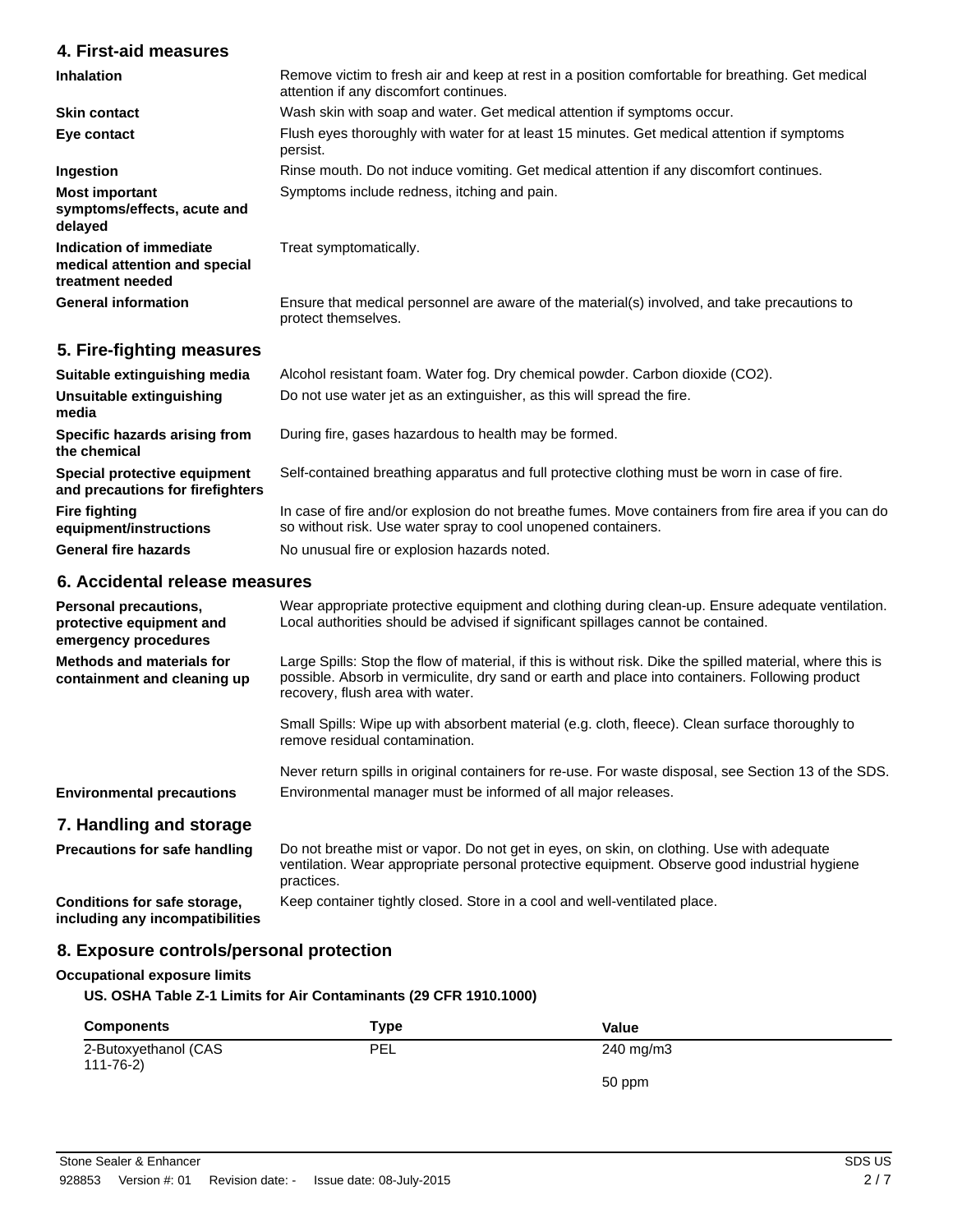#### **US. ACGIH Threshold Limit Values**

| <b>Components</b>                                                             | <b>Type</b>                                                               |                                                |                                   | <b>Value</b>                                                                                                                                                                                                                                                                                                                                                                                                   |
|-------------------------------------------------------------------------------|---------------------------------------------------------------------------|------------------------------------------------|-----------------------------------|----------------------------------------------------------------------------------------------------------------------------------------------------------------------------------------------------------------------------------------------------------------------------------------------------------------------------------------------------------------------------------------------------------------|
| 2-Butoxyethanol (CAS<br>$111 - 76 - 2$                                        | <b>TWA</b>                                                                |                                                |                                   | 20 ppm                                                                                                                                                                                                                                                                                                                                                                                                         |
| US. NIOSH: Pocket Guide to Chemical Hazards                                   |                                                                           |                                                |                                   |                                                                                                                                                                                                                                                                                                                                                                                                                |
| <b>Components</b>                                                             | <b>Type</b>                                                               |                                                |                                   | <b>Value</b>                                                                                                                                                                                                                                                                                                                                                                                                   |
| 2-Butoxyethanol (CAS<br>$111 - 76 - 2$                                        | <b>TWA</b>                                                                |                                                |                                   | 24 mg/m3                                                                                                                                                                                                                                                                                                                                                                                                       |
|                                                                               |                                                                           |                                                |                                   | 5 ppm                                                                                                                                                                                                                                                                                                                                                                                                          |
| <b>Biological limit values</b>                                                |                                                                           |                                                |                                   |                                                                                                                                                                                                                                                                                                                                                                                                                |
| <b>ACGIH Biological Exposure Indices</b>                                      |                                                                           |                                                |                                   |                                                                                                                                                                                                                                                                                                                                                                                                                |
| <b>Components</b>                                                             | Value                                                                     | <b>Determinant</b>                             | <b>Specimen</b>                   | <b>Sampling Time</b>                                                                                                                                                                                                                                                                                                                                                                                           |
| 2-Butoxyethanol (CAS<br>$111 - 76 - 2)$                                       | $200$ mg/g                                                                | Butoxyacetic<br>acid (BAA),<br>with hydrolysis | Creatinine<br>in urine            | $\star$                                                                                                                                                                                                                                                                                                                                                                                                        |
|                                                                               | * - For sampling details, please see the source document.                 |                                                |                                   |                                                                                                                                                                                                                                                                                                                                                                                                                |
| <b>Exposure guidelines</b>                                                    |                                                                           |                                                |                                   |                                                                                                                                                                                                                                                                                                                                                                                                                |
| US - California OELs: Skin designation                                        |                                                                           |                                                |                                   |                                                                                                                                                                                                                                                                                                                                                                                                                |
| 2-Butoxyethanol (CAS 111-76-2)                                                |                                                                           |                                                | Can be absorbed through the skin. |                                                                                                                                                                                                                                                                                                                                                                                                                |
|                                                                               | US - Minnesota Haz Subs: Skin designation applies                         |                                                |                                   |                                                                                                                                                                                                                                                                                                                                                                                                                |
| 2-Butoxyethanol (CAS 111-76-2)<br>US - Tennessee OELs: Skin designation       |                                                                           |                                                | Skin designation applies.         |                                                                                                                                                                                                                                                                                                                                                                                                                |
| 2-Butoxyethanol (CAS 111-76-2)<br>US. NIOSH: Pocket Guide to Chemical Hazards |                                                                           |                                                | Can be absorbed through the skin. |                                                                                                                                                                                                                                                                                                                                                                                                                |
| 2-Butoxyethanol (CAS 111-76-2)                                                | US. OSHA Table Z-1 Limits for Air Contaminants (29 CFR 1910.1000)         |                                                | Can be absorbed through the skin. |                                                                                                                                                                                                                                                                                                                                                                                                                |
| 2-Butoxyethanol (CAS 111-76-2)                                                |                                                                           |                                                | Can be absorbed through the skin. |                                                                                                                                                                                                                                                                                                                                                                                                                |
| Appropriate engineering<br>controls                                           | adequate ventilation and minimize the risk of inhalation of vapors.       |                                                |                                   | Good general ventilation (typically 10 air changes per hour) should be used. Ventilation rates<br>should be matched to conditions. If applicable, use process enclosures, local exhaust ventilation,<br>or other engineering controls to maintain airborne levels below recommended exposure limits. If<br>exposure limits have not been established, maintain airborne levels to an acceptable level. Provide |
| Individual protection measures, such as personal protective equipment         |                                                                           |                                                |                                   |                                                                                                                                                                                                                                                                                                                                                                                                                |
| <b>Eye/face protection</b>                                                    | Risk of contact: Wear approved safety glasses or goggles.                 |                                                |                                   |                                                                                                                                                                                                                                                                                                                                                                                                                |
| <b>Skin protection</b>                                                        |                                                                           |                                                |                                   |                                                                                                                                                                                                                                                                                                                                                                                                                |
| <b>Hand protection</b>                                                        |                                                                           |                                                |                                   | Wear appropriate chemical resistant gloves. Rubber gloves are recommended.                                                                                                                                                                                                                                                                                                                                     |
| <b>Other</b>                                                                  | Wear appropriate chemical resistant clothing.                             |                                                |                                   |                                                                                                                                                                                                                                                                                                                                                                                                                |
| <b>Respiratory protection</b>                                                 | In case of insufficient ventilation, wear suitable respiratory equipment. |                                                |                                   |                                                                                                                                                                                                                                                                                                                                                                                                                |
| <b>Thermal hazards</b>                                                        | Wear appropriate thermal protective clothing, when necessary.             |                                                |                                   |                                                                                                                                                                                                                                                                                                                                                                                                                |
| <b>General hygiene</b><br>considerations                                      | equipment to remove contaminants.                                         |                                                |                                   | Always observe good personal hygiene measures, such as washing after handling the material<br>and before eating, drinking, and/or smoking. Routinely wash work clothing and protective                                                                                                                                                                                                                         |
| 9. Physical and chemical properties                                           |                                                                           |                                                |                                   |                                                                                                                                                                                                                                                                                                                                                                                                                |
| Appearance                                                                    |                                                                           |                                                |                                   |                                                                                                                                                                                                                                                                                                                                                                                                                |
|                                                                               |                                                                           |                                                |                                   |                                                                                                                                                                                                                                                                                                                                                                                                                |

| <b>Physical state</b>                      | Liquid.         |
|--------------------------------------------|-----------------|
| Form                                       | Liquid.         |
| Color                                      | Milky white.    |
| Odor                                       | Ether-like.     |
| Odor threshold                             | Not available.  |
| рH                                         | 4.5             |
| <b>Melting point/freezing point</b>        | Not available.  |
| Initial boiling point and boiling<br>range | 212 °F (100 °C) |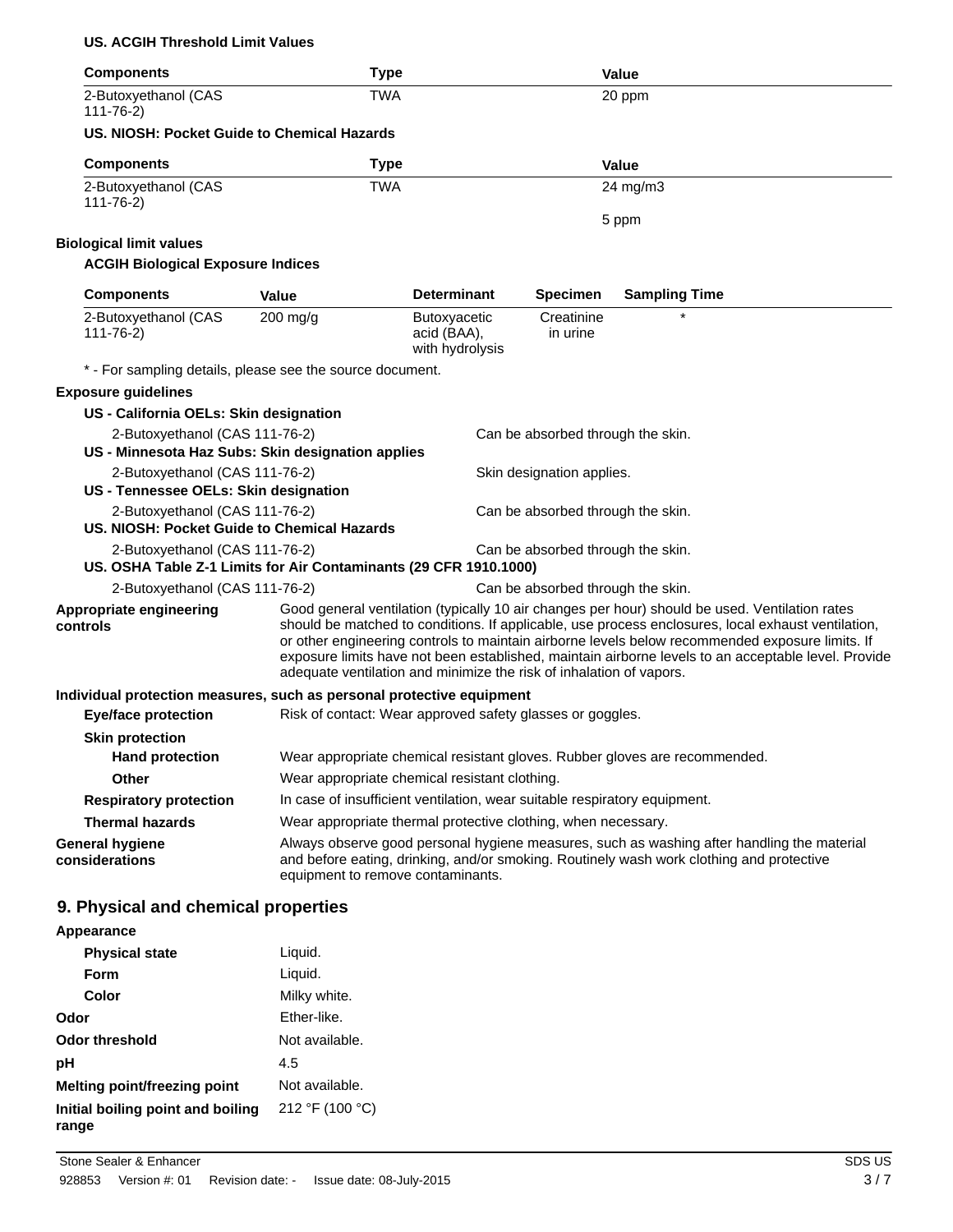| <b>Flash point</b>                                | $>$ 230.0 °F ( $>$ 110.0 °C) |
|---------------------------------------------------|------------------------------|
| <b>Evaporation rate</b>                           | Not available.               |
| Flammability (solid, gas)                         | Not applicable.              |
| Upper/lower flammability or explosive limits      |                              |
| <b>Flammability limit - lower</b><br>$(\%)$       | Not available.               |
| <b>Flammability limit - upper</b><br>$(\%)$       | Not available.               |
| Vapor pressure                                    | Not available.               |
| Vapor density                                     | Not available.               |
| <b>Relative density</b>                           | 0.998                        |
| Solubility(ies)                                   |                              |
| <b>Solubility (water)</b>                         | Soluble.                     |
| <b>Partition coefficient</b><br>(n-octanol/water) | Not available.               |
| <b>Auto-ignition temperature</b>                  | Not available.               |
| <b>Decomposition temperature</b>                  | $>$ 392 °F ( $>$ 200 °C)     |
| <b>Viscosity</b>                                  | Not available.               |
| <b>Other information</b>                          |                              |
| VOC (Weight %)                                    | 19 g/l (including water)     |

# **10. Stability and reactivity**

| <b>Reactivity</b>                            | The product is stable and non-reactive under normal conditions of use, storage and transport. |
|----------------------------------------------|-----------------------------------------------------------------------------------------------|
| <b>Chemical stability</b>                    | Material is stable under normal conditions.                                                   |
| <b>Possibility of hazardous</b><br>reactions | Will not occur.                                                                               |
| <b>Conditions to avoid</b>                   | Heat, flames and sparks.                                                                      |
| Incompatible materials                       | Oxidizing agents.                                                                             |
| <b>Hazardous decomposition</b><br>products   | Carbon dioxide (CO2). Carbon monoxide.                                                        |

# **11. Toxicological information**

#### **Information on likely routes of exposure**

| <b>Inhalation</b>                                                                  | In high concentrations, vapors may be irritating to the respiratory system. |                                                     |  |
|------------------------------------------------------------------------------------|-----------------------------------------------------------------------------|-----------------------------------------------------|--|
| <b>Skin contact</b>                                                                | May cause skin irritation.                                                  |                                                     |  |
| Eye contact                                                                        | May cause eye irritation.                                                   |                                                     |  |
| Ingestion                                                                          | May cause discomfort if swallowed.                                          |                                                     |  |
| Symptoms related to the<br>physical, chemical and<br>toxicological characteristics | Symptoms include redness, itching and pain.                                 |                                                     |  |
| Information on toxicological effects                                               |                                                                             |                                                     |  |
| <b>Acute toxicity</b>                                                              | May cause discomfort if swallowed.                                          |                                                     |  |
| <b>Skin corrosion/irritation</b>                                                   | May cause skin irritation on prolonged or repeated contact.                 |                                                     |  |
| Serious eye damage/eye<br>irritation                                               | May cause eye irritation on direct contact.                                 |                                                     |  |
| Respiratory or skin sensitization                                                  |                                                                             |                                                     |  |
| <b>Respiratory sensitization</b>                                                   | No data available.                                                          |                                                     |  |
| <b>Skin sensitization</b>                                                          | Not a skin sensitizer.                                                      |                                                     |  |
| <b>Germ cell mutagenicity</b>                                                      | No data available.                                                          |                                                     |  |
| Carcinogenicity                                                                    | Not classifiable as to carcinogenicity to humans.                           |                                                     |  |
| <b>IARC Monographs. Overall Evaluation of Carcinogenicity</b>                      |                                                                             |                                                     |  |
| 2-Butoxyethanol (CAS 111-76-2)                                                     |                                                                             | 3 Not classifiable as to carcinogenicity to humans. |  |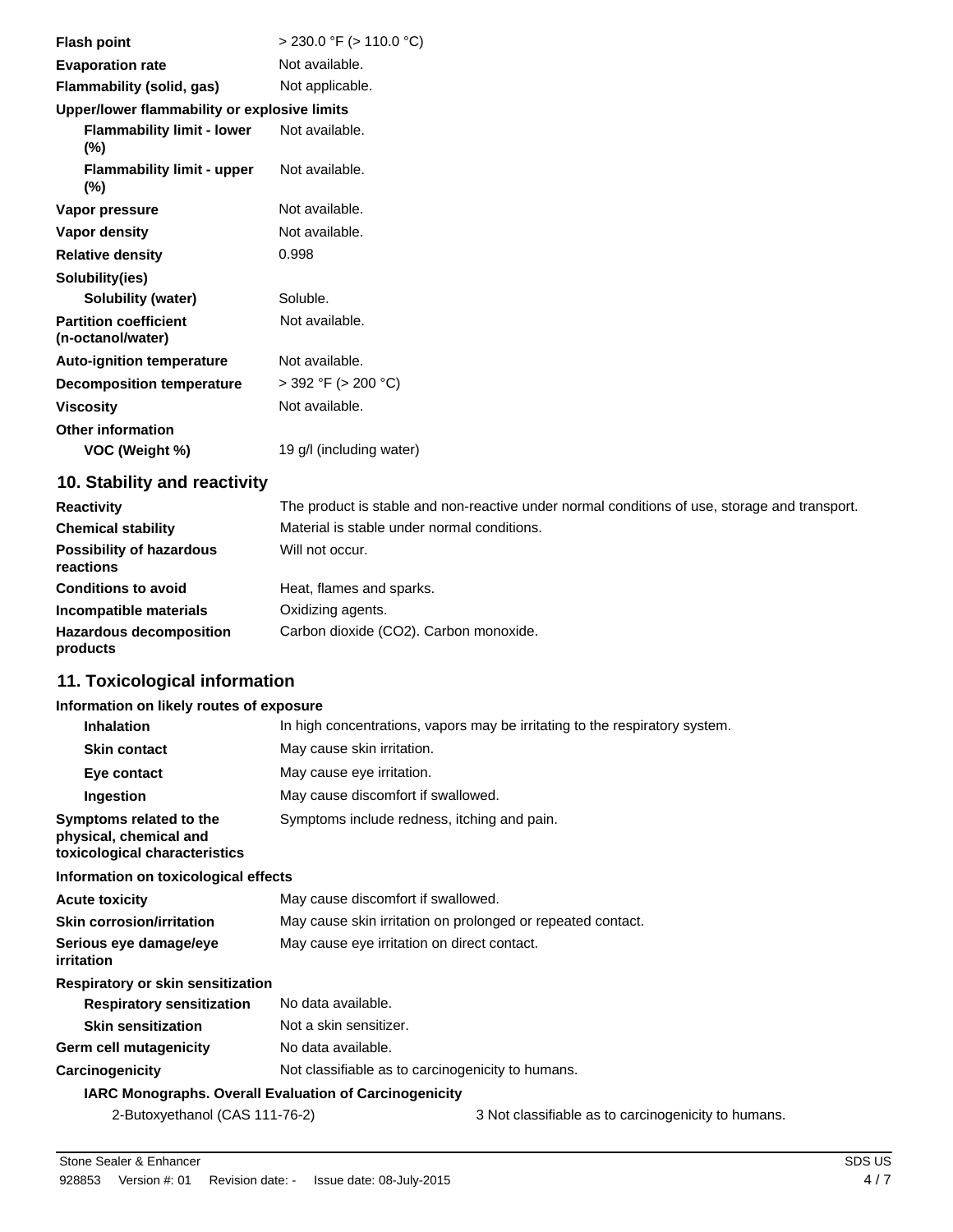#### **OSHA Specifically Regulated Substances (29 CFR 1910.1001-1050)**

| Not listed.                                           |                                                                                           |
|-------------------------------------------------------|-------------------------------------------------------------------------------------------|
| <b>Reproductive toxicity</b>                          | No data available.                                                                        |
| Specific target organ toxicity -<br>single exposure   | No data available.                                                                        |
| Specific target organ toxicity -<br>repeated exposure | May cause damage to organs (kidney, nasal cavity) through prolonged or repeated exposure. |
| <b>Aspiration hazard</b>                              | Not classified.                                                                           |
| <b>Chronic effects</b>                                | No data available.                                                                        |

# **12. Ecological information**

| <b>Ecotoxicity</b>               | The product is not classified as environmentally hazardous. However, this does not exclude the<br>possibility that large or frequent spills can have a harmful or damaging effect on the environment. |
|----------------------------------|-------------------------------------------------------------------------------------------------------------------------------------------------------------------------------------------------------|
| Persistence and degradability    | No data available.                                                                                                                                                                                    |
| <b>Bioaccumulative potential</b> | No data available.                                                                                                                                                                                    |

# **Partition coefficient n-octanol / water (log Kow)**

| 2-Butoxyethanol (CAS 111-76-2) |                    | 0.83 |
|--------------------------------|--------------------|------|
| Mobility in soil               | No data available. |      |
| Mobility in general            | No data available. |      |
| Other adverse effects          | Not available.     |      |

#### **13. Disposal considerations**

| <b>Disposal instructions</b>             | Collect and reclaim or dispose in sealed containers at licensed waste disposal site. Dispose of<br>contents/container in accordance with local/regional/national/international regulations.                      |
|------------------------------------------|------------------------------------------------------------------------------------------------------------------------------------------------------------------------------------------------------------------|
| Local disposal regulations               | Dispose in accordance with all applicable regulations.                                                                                                                                                           |
| Hazardous waste code                     | The waste code should be assigned in discussion between the user, the producer and the waste<br>disposal company.                                                                                                |
| Waste from residues / unused<br>products | Dispose of in accordance with local regulations.                                                                                                                                                                 |
| Contaminated packaging                   | Empty containers should be taken to an approved waste handling site for recycling or disposal.<br>Since emptied containers may retain product residue, follow label warnings even after container is<br>emptied. |

# **14. Transport information**

#### **DOT**

Not regulated as dangerous goods.

### **IATA**

Not regulated as dangerous goods.

#### **IMDG**

Not regulated as dangerous goods.

**Transport in bulk according to** Not applicable. **Annex II of MARPOL 73/78 and the IBC Code**

# **15. Regulatory information**

| <b>US federal regulations</b>                         | This product is a "Hazardous Chemical" as defined by the OSHA Hazard Communication<br>Standard, 29 CFR 1910.1200.                                                                                                  |  |
|-------------------------------------------------------|--------------------------------------------------------------------------------------------------------------------------------------------------------------------------------------------------------------------|--|
|                                                       | This material contains one or more substances which requires export notification under TSCA<br>Section 12(b) and 40 CFR Part 707 Subpart D:<br><b>Fluorinated Acrylic Copolymer</b><br><b>PMN Number: P-08-751</b> |  |
| Not regulated.                                        | TSCA Section 12(b) Export Notification (40 CFR 707, Subpt. D)                                                                                                                                                      |  |
|                                                       | OSHA Specifically Regulated Substances (29 CFR 1910.1001-1050)                                                                                                                                                     |  |
| Not listed.                                           |                                                                                                                                                                                                                    |  |
| <b>CERCLA Hazardous Substance List (40 CFR 302.4)</b> |                                                                                                                                                                                                                    |  |
| 2-Butoxyethanol (CAS 111-76-2)                        | LISTED                                                                                                                                                                                                             |  |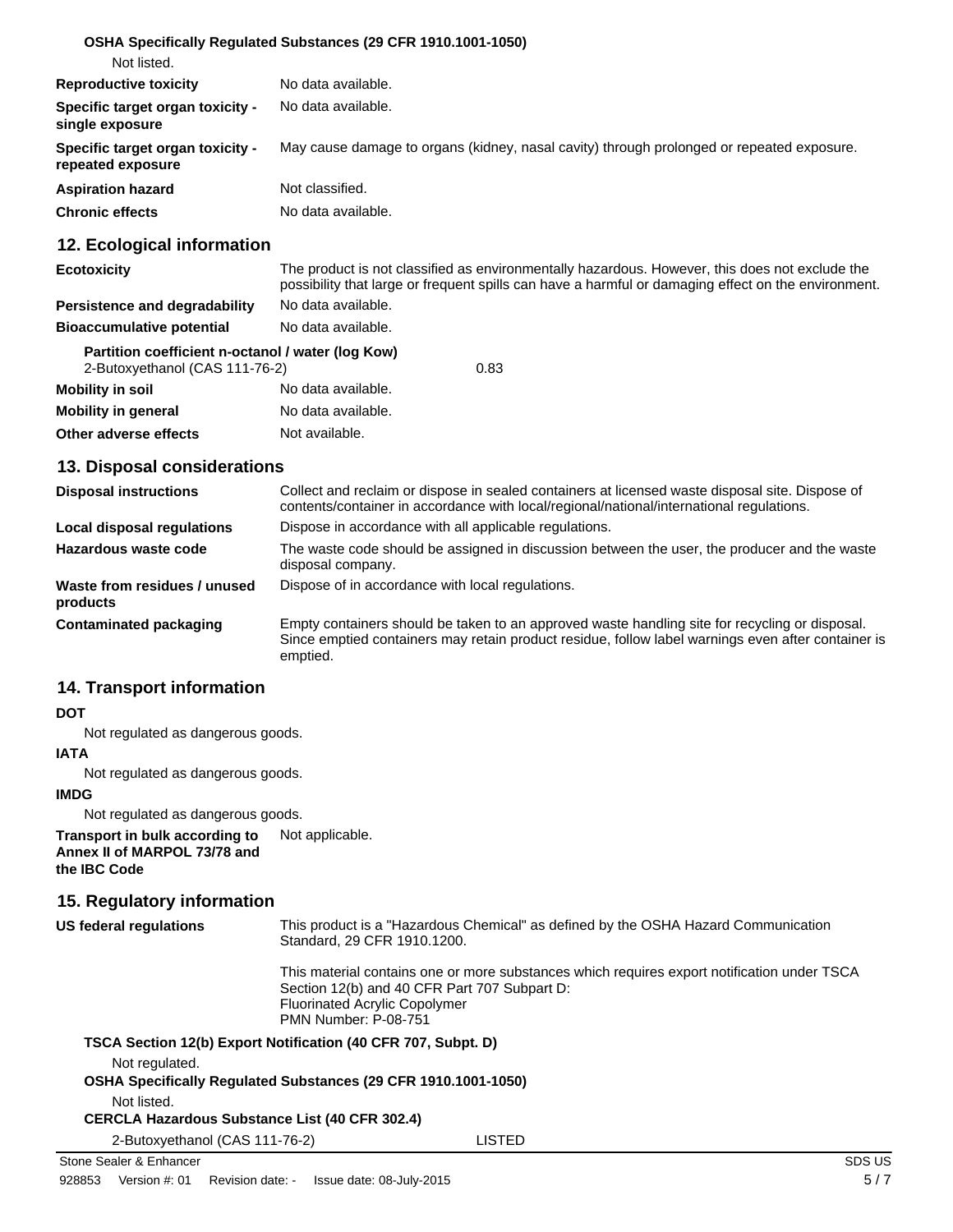#### **Superfund Amendments and Reauthorization Act of 1986 (SARA)**

| Superfund Amendments and Reauthorization Act of 1986 (SARA) |                                                                                                                                        |
|-------------------------------------------------------------|----------------------------------------------------------------------------------------------------------------------------------------|
| <b>Hazard categories</b>                                    | Immediate Hazard - No<br>Delayed Hazard - Yes<br>Fire Hazard - No<br>Pressure Hazard - No<br>Reactivity Hazard - No                    |
| <b>SARA 302 Extremely hazardous substance</b>               |                                                                                                                                        |
| Not listed.                                                 |                                                                                                                                        |
| SARA 311/312 Hazardous<br>chemical                          | Yes                                                                                                                                    |
| SARA 313 (TRI reporting)<br>Not regulated.                  |                                                                                                                                        |
| Other federal regulations                                   |                                                                                                                                        |
|                                                             | Clean Air Act (CAA) Section 112 Hazardous Air Pollutants (HAPs) List                                                                   |
| Not regulated.                                              | Clean Air Act (CAA) Section 112(r) Accidental Release Prevention (40 CFR 68.130)                                                       |
| Not regulated.                                              |                                                                                                                                        |
| <b>Safe Drinking Water Act</b><br>(SDWA)                    | Not regulated.                                                                                                                         |
| US state regulations                                        | This product does not contain a chemical known to the State of California to cause cancer birth<br>defects or other reproductive harm. |
| <b>US. Massachusetts RTK - Substance List</b>               |                                                                                                                                        |
| 2-Butoxyethanol (CAS 111-76-2)                              | US. New Jersey Worker and Community Right-to-Know Act                                                                                  |
| 2-Butoxyethanol (CAS 111-76-2)                              | US. Pennsylvania Worker and Community Right-to-Know Law                                                                                |
| 2-Butoxyethanol (CAS 111-76-2)<br>US. Rhode Island RTK      |                                                                                                                                        |
| 2-Butoxyethanol (CAS 111-76-2)                              |                                                                                                                                        |
| <b>US. California Proposition 65</b><br>Not Listed.         |                                                                                                                                        |
| <b>International Inventories</b>                            |                                                                                                                                        |

| Country(s) or region        | Inventory name                                                              | On inventory (yes/no)* |
|-----------------------------|-----------------------------------------------------------------------------|------------------------|
| Australia                   | Australian Inventory of Chemical Substances (AICS)                          | Yes.                   |
| Canada                      | Domestic Substances List (DSL)                                              | Yes                    |
| Canada                      | Non-Domestic Substances List (NDSL)                                         | No.                    |
| China                       | Inventory of Existing Chemical Substances in China (IECSC)                  | No.                    |
| Europe                      | European Inventory of Existing Commercial Chemical<br>Substances (EINECS)   | Yes                    |
| Europe                      | European List of Notified Chemical Substances (ELINCS)                      | No.                    |
| Japan                       | Inventory of Existing and New Chemical Substances (ENCS)                    | Yes                    |
| Korea                       | Existing Chemicals List (ECL)                                               | <b>Yes</b>             |
| New Zealand                 | New Zealand Inventory                                                       | No.                    |
| <b>Philippines</b>          | <b>Philippine Inventory of Chemicals and Chemical Substances</b><br>(PICCS) | Yes                    |
| United States & Puerto Rico | Toxic Substances Control Act (TSCA) Inventory                               | Yes                    |

\*A "Yes" indicates this product complies with the inventory requirements administered by the governing country(s).

A "No" indicates that one or more components of the product are not listed or exempt from listing on the inventory administered by the governing country(s).

# **16. Other information, including date of preparation or last revision**

| <b>Issue date</b>    | 08-July-2015 |
|----------------------|--------------|
| <b>Revision date</b> | -            |
| <b>Version</b> #     | ሰ1           |